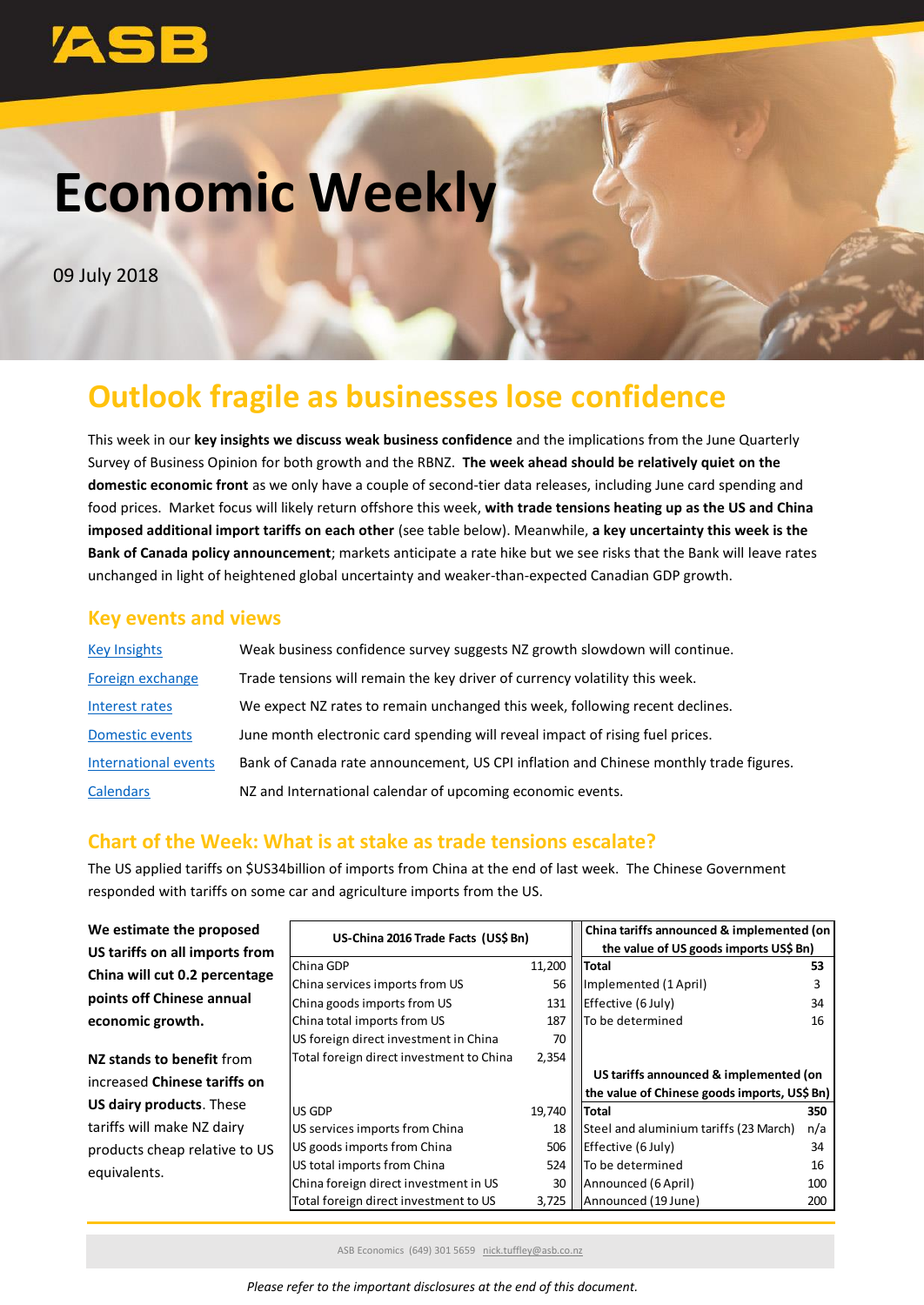## <span id="page-1-0"></span>**Key Insights this week: QSBO survey confirms weaker business intentions**

#### **Key themes:**

- NZIER QSBO business confidence fell in line with the monthly ANZ survey, with indicators confirming a slowdown in underlying economic growth.
- Business intentions were mixed, with investment intentions plunging but employment intentions holding firm.
- From here, we will be watching closely to see how well economic activity holds up, given the continued tension between supportive economic fundamentals but low business confidence.

| <b>KEY INDICATORS</b>                     | <b>Jun-18</b> | Mar-18 | <b>Dec-17</b> |
|-------------------------------------------|---------------|--------|---------------|
| Business Confidence (seasonally adjusted) | $-18.8$       | $-9.8$ | $-13.7$       |
| Own Activity (expected, s.a.)             | 12.8          | 15.7   | 17.2          |
| Number Employed (Past 3 Months, s.a.)     | 13.8          | 9.6    | 10.6          |
| Investment Intentions (plant)             | 1.1           | 16.5   | 11.2          |
| Selling Prices (Past 3 Months, s.a.)      | 23.5          | 16.5   | 18.6          |

## **What are the key implications from the QSBO?**

**The June quarter NZ Institute of Economic Research (NZIER) Quarterly Survey of Business Opinion (QSBO) confirmed underlying economic activity has slowed.** Beyond this, some of the indicators were mixed. While investment intentions plunged, employment intentions remain elevated and point to ongoing growth in labour demand. Growing labour incomes is a key assumption underpinning our own view of stronger household spending growth in our economic forecasts. Despite a pessimistic general outlook on the economy, details buried within the QSBO survey show there is continued support for some sectors, particularly exportrelated activity and services. **RESPOND TO THE CALL ASSES CONFIRM CONSULTER CONSULTER CONSULTER CONFIRM CONTROLL AND CONSULTER CONFIRM CONSULTER CONSULTER CONSULTER CONSULTER CONSULTER CONSULTER CONSULTER CONSULTER CONSULTER CONSULTER CONSULTER CONSULT** 

We expect the RBNZ will take note of the fall in business confidence and, like us, will consider revising down its H2 2018 GDP growth outlook. But beyond that, the **RBNZ will take a cautious approach, placing more emphasis on how measures of economic activity evolve from here**, notably retail demand, employment and investment. We continue to expect the RBNZ will next lift the OCR in November 2019. However, weak business confidence and the risk it presents to GDP growth over the rest of 2018 suggest the odds of a rate cut (rather than a hike) are growing.

### **Economic momentum has slowed**

NZIER business confidence fell over the June quarter, in line with the plunge seen in the ANZ Business Outlook Survey. Furthermore, **indicators within the survey confirm a slowing in economic momentum.** Seasonallyadjusted experienced own activity fell in Q2. This survey component a good guide to the underlying momentum in growth and points to an underlying quarterly growth rate of 0.6% - well below the 0.9% per quarter growth rate we had been predicting over H2 2018.

### **Business intentions pared back, to varying degrees**

**Business intentions were mixed, with plunging investment intentions pointing to a slowdown in investment activity over the rest of the year.** 

**Nevertheless, employment intentions remained elevated.** This creates some uncertainty around how businesses will





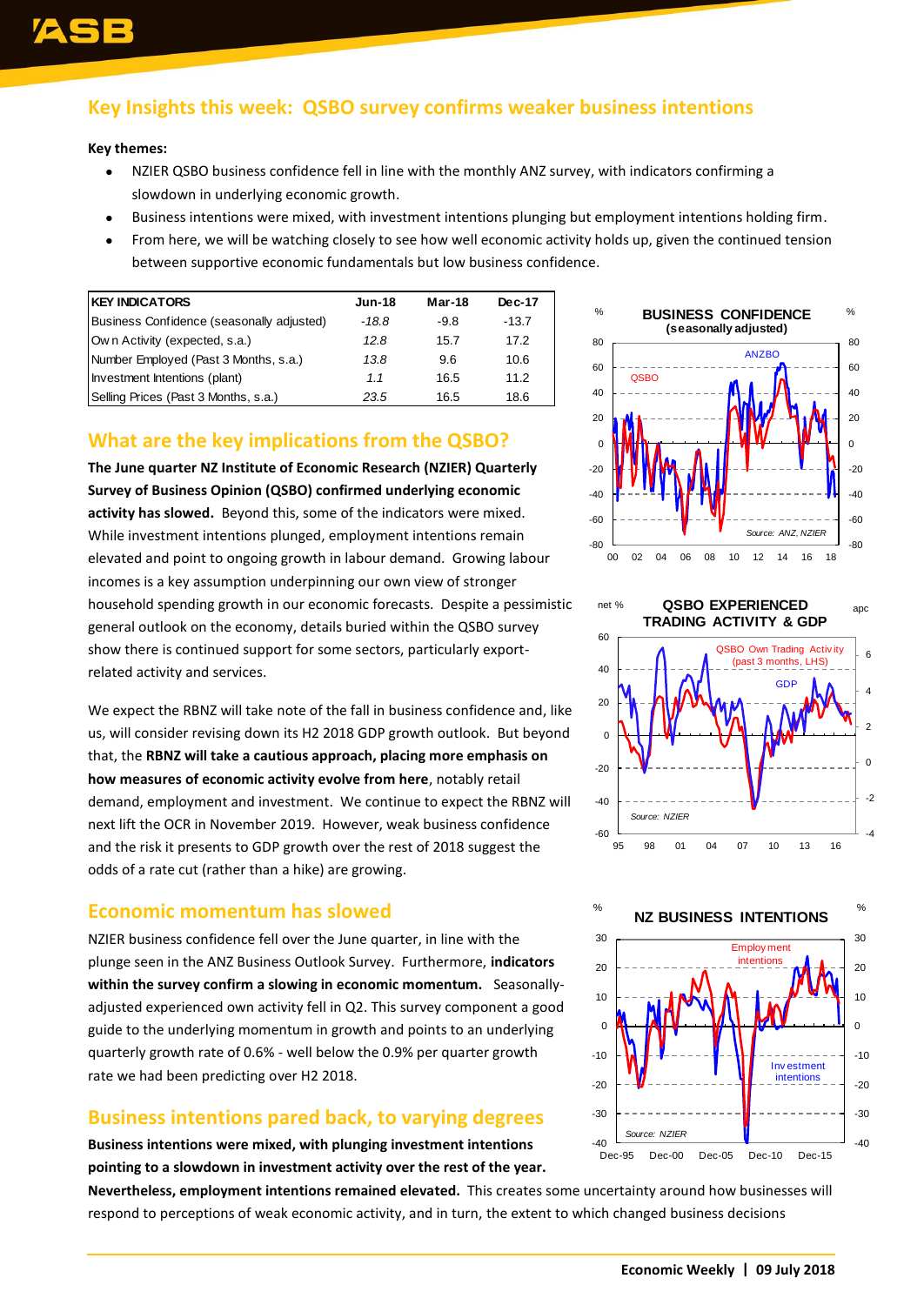## 93

themselves will drive economic activity. As we have been saying for some time, NZ economic fundamentals (such as high Terms of Trade and low interest rates) remain supportive of above-trend economic growth.

### **Cost pressures may be eroding profitability**

The **number of businesses reporting cost increases continues to creep higher**, suggesting a reasonable amount of cost pressure is building in the economy. Pricing intentions have pushed higher as a result, although price increases appear to be lagging the rise in costs and businesses are reporting declines in profitability. This cost pressure complicates the inflation and interest rate outlook somewhat for the RBNZ. A cost-push led increase in prices may lift inflation in the near term, but in the medium term may see inflation moderate if economic demand is not strong enough to tolerate higher prices.

## **Capacity remains tight**

**Measures of capacity constraints** (i.e. difficulty of finding labour, and capacity utilisation) **were largely stable over Q2, but remained elevated**. The concerning development was a slight pick-up in firms reporting a lack of demand as being the key factor constraining activity growth (rather than supply-related factors). Some of the shift in demand pressures may be due to a slowing in the construction sector. Nonetheless, this is the sort of development seen in the mature phase of the economic cycle. The RBNZ may be mindful that growth momentum may be running out of steam, and if it wishes to see growth remain above trend (in order to lift demand-pull inflation) further policy stimulus may be required. Ultimately, however, the RBNZ is unlikely to rush to any conclusions and will take the business confidence surveys





with a grain of salt, given some of the mixed messages within the results. Furthermore, given the firmer short-term inflation outlook, this suggests the hurdle to an OCR cut is still reasonably high**.**

## **Construction peaked, but services activity growth remains firm**

**Confidence among builders has fallen**, following slower growth in this sector. Furthermore, a fall in architects' activity points to further weakness ahead, confirming we are **likely at the peak of NZ construction activity**. The manufacturing sector is closely linked to the NZ construction cycle and it appears momentum is waning in this industry also.

**Activity among merchants was mixed,** with domestic demand appearing to be slowing but overseas orders still growing strongly.

The services sector was one area we were particular interested in, in light of the sharp fall in service sector confidence in the monthly ANZ survey. **Although general confidence was pessimistic in the services sector, activity indicators suggest services sector demand is still growing at a respectable rate** (albeit slower than over 2016). Employment demand remains strong in the services sector, although investment intentions have declined.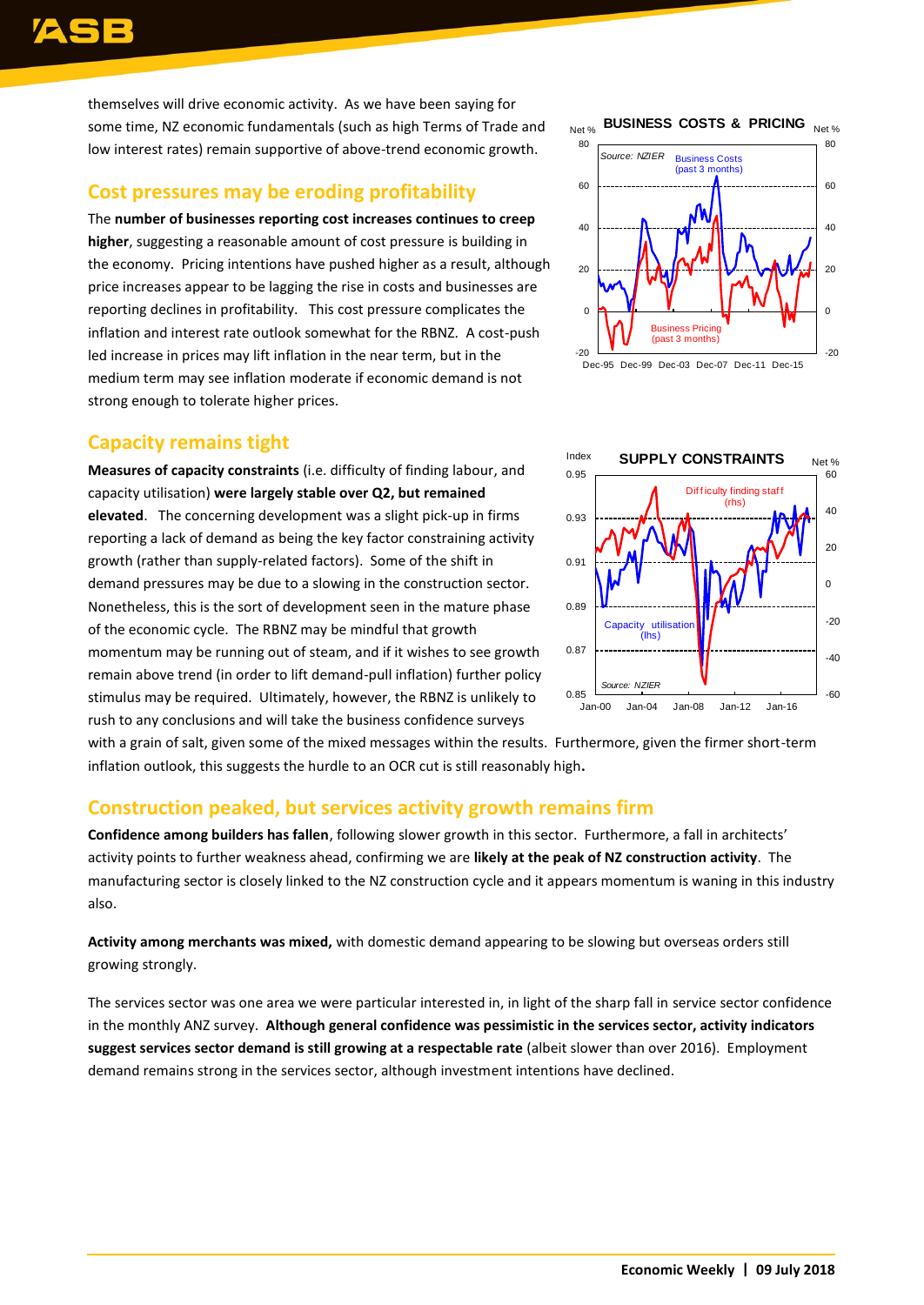## **Foreign Exchange Market**

| <b>FX Rates</b> | Current* | Week ago | Month ago | Year ago | ST Bias     | Support <sup>^</sup> | Resistance <sup>^</sup> | <b>MT Bias</b> |
|-----------------|----------|----------|-----------|----------|-------------|----------------------|-------------------------|----------------|
| NZD/USD         | 0.6840   | 0.6770   | 0.7025    | 0.7282   | FLAT/UP     | 0.6700               | 0.6950                  | UP             |
| NZD/AUD         | 0.9199   | 0.9175   | 0.9228    | 0.9598   | FLAT/UP     | 0.9050               | 0.9320                  | <b>FLAT</b>    |
| NZD/JPY         | 75.55    | 74.99    | 77.03     | 82.74    | FLAT/UP     | 74.30                | 76.60                   | <b>FLAT</b>    |
| NZD/EUR         | 0.5822   | 0.5811   | 0.5949    | 0.6379   | FLAT/UP     | 0.5730               | 0.5910                  | <b>FLAT</b>    |
| NZD/GBP         | 0.5137   | 0.5139   | 0.5232    | 0.5614   | <b>FLAT</b> | 0.5070               | 0.5220                  | <b>DOWN</b>    |
| TWI             | 73.2     | 72.4     | 73.5      | 78.32    | FLAT/UP     | 72.00                | 74.00                   | <b>FLAT</b>    |

*^ Weekly support and resistance levels \* Current as at 9.30am Monday; week ago as at Monday 5pm*

#### **NZD Recap**

**Trade tensions remained the key driver of currency volatility over the week, with only short-term movements following data releases.** The continuation of the lift in the USD/CNH (offshore Yuan) was closely watched as the first round of US-China tariffs neared, with the depreciation in the CNH enough to spark comments from Chinese officials. The tariffs were officially put in place at midnight US EST on Friday. By mid-last week, the USD/CNH had lifted 5 ½% in roughly two weeks, although it has since eased off its highs. Nonetheless this is a significant level of volatility considering the average annual trading range for the USD/CNH is 6%.

**Tuesday's soft NZIER [Quarterly Survey of Business Opinion](https://www.asb.co.nz/content/dam/asb/documents/reports/economic-note/qsbo-q2-2018.pdf) release further weighed on the NZD, following on from last week's direction. However, the NZD regained ground against the USD over the latter half of the week as the USD weakened ahead of the July 4th holiday.** The USD remained on the back foot for the rest of the week against most major currencies, which saw the NZD move back above US 68 cents.

#### **Near-term outlook**

**We expect the USD to remain supported this week as global trade tensions remain the key focus.** The key event risk for the week is the US CPI release on Thursday night. With market expectations for core CPI hovering around 1.9% (a six-year high), there is a risk we see some USD volatility if the data misses expectations. **But with little other key data for release this week headlines around trade tensions will be closely monitored**.

#### **Medium-term outlook**

We believe the recent bout of USD weakness has ended and we have now further increased our near-term USD forecasts. **We expect the USD to remain supported due to the increasing divergence between the US economy (and resultant pace of Fed rate hikes) and the rest of the global economy**. Elsewhere, low inflation and wages as well as political developments have seen many central banks holding on to accommodative monetary policy stances or stalling tightening cycles. **The NZD TWI is expected to remain broadly supported** by NZ's solid economic outlook, strong NZ commodity export prices, historically-high Terms of Trade and strong demand as global central banks/other real money managers continue to increase NZD exposures.

| ASB foreign exchange forecasts |      |      |           |             |      |      |      | Dec-17 Mar-18 Jun-18   Sep-18 Dec-18   Mar-19   Mar-20   Mar-21 |
|--------------------------------|------|------|-----------|-------------|------|------|------|-----------------------------------------------------------------|
| (end of quarter)               |      |      | << actual | forecast >> |      |      |      |                                                                 |
| NZD/USD                        | 0.71 | 0.72 | 0.67      | 0.67        | 0.68 | 0.69 | 0.71 | 0.74                                                            |
| NZD/AUD                        | 0.91 | 0.94 | 0.92      | 0.93        | 0.91 | 0.91 | 0.92 | 0.90                                                            |
| NZD/JPY                        | 80   | 77   | 74        | 74          | 73   | 74   | 75   | 75                                                              |
| NZD/EUR                        | 0.59 | 0.59 | 0.58      | 0.59        | 0.58 | 0.58 | 0.57 | 0.58                                                            |
| NZD/GBP                        | 0.53 | 0.51 | 0.52      | 0.52        | 0.50 | 0.50 | 0.50 | 0.50                                                            |
| NZD TWI                        | 74.3 | 74.3 | 72.5      | 72.3        | 72.3 | 72.4 | 71.9 | 73.1                                                            |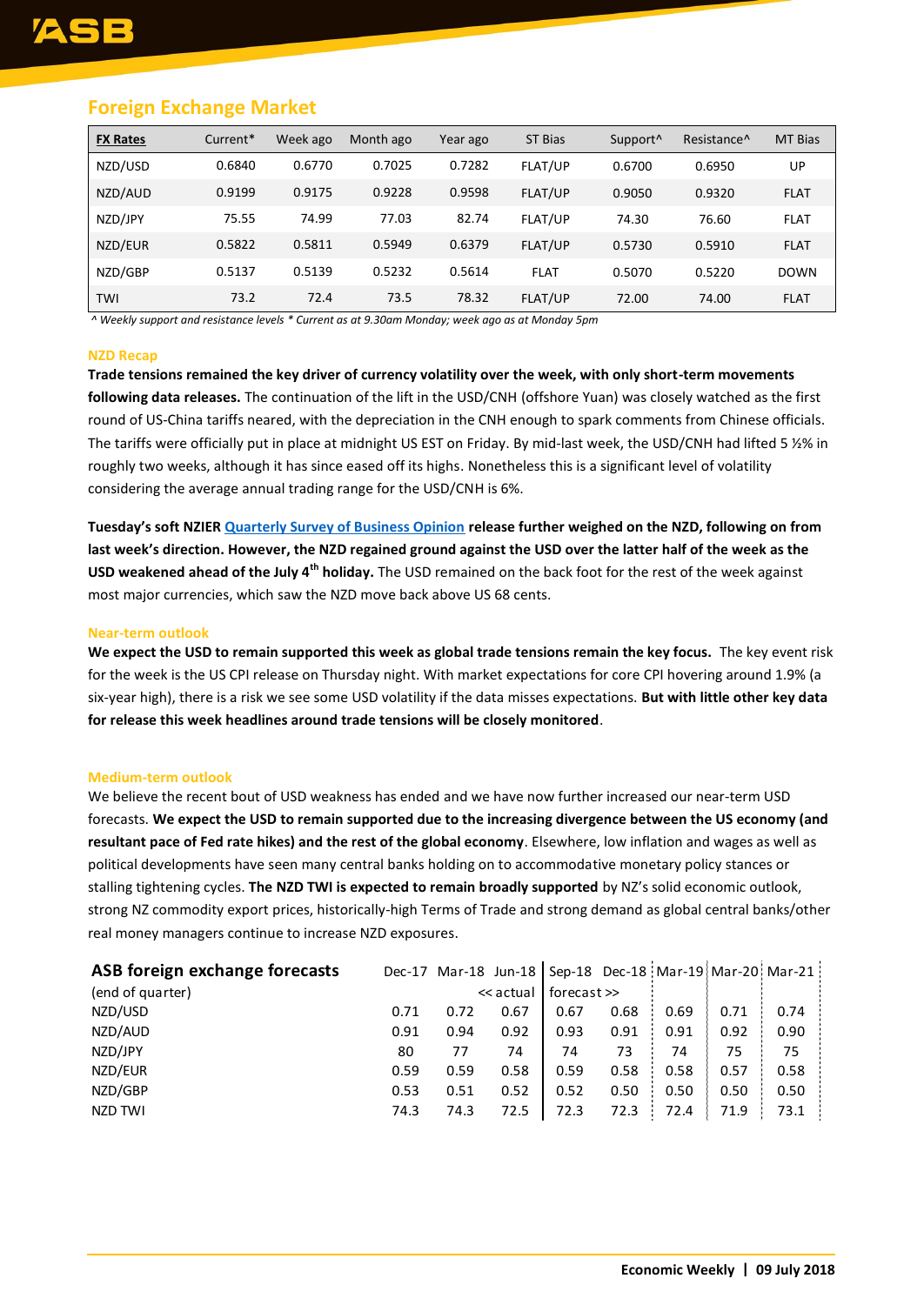## **Interest Rate Market**

| Wholesale interest rates  | Current | Week ago | Month ago | Year ago | ST Bias     | MT Bias     |
|---------------------------|---------|----------|-----------|----------|-------------|-------------|
| Cash rate                 | 1.75    | 1.75     | 1.75      | 1.75     | <b>FLAT</b> | UP          |
| 90-day bank bill          | 1.99    | 1.93     | 1.95      | 1.97     | <b>FLAT</b> | UP          |
| 2-year swap               | 2.19    | 2.15     | 2.23      | 2.32     | <b>FLAT</b> | UP          |
| 5-year swap               | 2.57    | 2.53     | 2.71      | 2.90     | <b>FLAT</b> | UP          |
| 10-year swap              | 3.04    | 3.01     | 3.21      | 3.41     | <b>FLAT</b> | UP          |
| 10-year govt bond yield   | 2.80    | 2.83     | 3.00      | 3.01     | <b>FLAT</b> | UP          |
| Curve Slope (2s10s swaps) | 0.85    | 0.87     | 0.98      | 1.08     | <b>FLAT</b> | <b>DOWN</b> |

*\* Current as at 9.30am today; week ago as at Monday 5pm*

#### **Market Recap**

**Local wholesale interest rates start the week a touch firmer than a week ago, although local yields remain in the lower part of recent ranges.** Market volumes were lower last week given the 4th July US holidays, with global bond yields and US wholesale interest rates slightly lower over the week. Trade tensions continue to escalate, with the UIS and China both imposing tariffs on US\$34bn of goods exports, and with President Trump threatening tariffs on up to USD500bn worth of Chinese exports. The weekend's US labour market print was a mixed bag - stronger headline employment print (+213k), but a higher unemployment rate (4%) and lower average hourly earnings growth (2.7% yoy) – which along with a resurgence in tensions between the US and North Korea, kept global rates under downward pressure. The RBA, as expected, left the official cash rate on hold, but appeared less upbeat on the global economy. Local market pricing is still biased towards an OCR cut by the end of the year, with the first OCR hike not fully priced in until early 2020. NZ swap yields remain below US counterparts out to the 8-year tenor, with NZ 10-year Government bond yields (currently 2.80%) lower than equivalent US Treasury yields (2.82%).

#### **Near-term NZD interest rate outlook**

**Offshore catalysts are expected to dominate market direction.** Elevated US-China trade frictions, a still-tenuous situation in Emerging Markets, and political concerns in Europe are likely to keep markets on edge, supporting lower yields and flatter curves. **However, our bias is for little change in local yields given their sizeable falls over the past few weeks (down 10-20bp across the 2-10 year part of the curve).** Oil prices continue to trade close to 4-year highs. Supporting yields will likely be continued policy normalisation (i.e. rates higher) from some global central banks. Market odds of a Bank of Canada hike this week are about 80%. With the BoE Chief Economist Andy Haldane voting for a rate hike in July, speeches by BoE voters will be scrutinised for a change in tone (odds are about 80% for an August hike). US headline and core CPI have been trending higher in recent months, with base effects expected to push headline CPI higher, support global yields and forthcoming Fed rate hikes.

#### **Medium-term outlook**

**We have delayed the timing of our next OCR hike to November 2019 (previously August 2019).** We continue to expect a modest pace of tightening, and a low OCR endpoint of around 3.5% this cycle. We have also pushed back the timing of ECB rate hikes, which are now assumed to start in September next year (previously June 2019). While we expect four further Fed hikes through till the end of 2019 (four in total over 2018, two over 2019), by the end of this year we are likely to see Fed Chair, Jerome Powell, acknowledge that the Fed funds rate is close to neutral levels, which should cap US yields. **Our expectation of a flatter NZD curve crucially depends on the assumption that local long-term yields remain reasonably well anchored to global counterparts and that the lift in global yields is modest.**

| ASB interest rate forecasts |      | Dec-17 Mar-18 Jun-18   Sep-18 Dec-18   Mar-19   Mar-20   Mar-21 |           |             |      |      |      |      |  |
|-----------------------------|------|-----------------------------------------------------------------|-----------|-------------|------|------|------|------|--|
| (end of quarter)            |      |                                                                 | << actual | forecast >> |      |      |      |      |  |
| NZ OCR                      | 1.75 | 1.75                                                            | 1.75      | 1.75        | 1.75 | 1.75 | 2.00 | 2.50 |  |
| NZ 90-day bank bill         | 1.88 | 2.0                                                             | 2.0       | 2.0         | 2.0  | 2.0  | 2.5  | 3.0  |  |
| NZ 2-year swap rate         | 2.21 | 2.2                                                             | 2.1       | 2.2         | 2.3  | 2.3  | 2.7  | 3.2  |  |
| NZ 10-year Bond             | 2.75 | 2.7                                                             | 2.9       | 2.9         | 3.0  | 3.0  | 3.2  | 3.5  |  |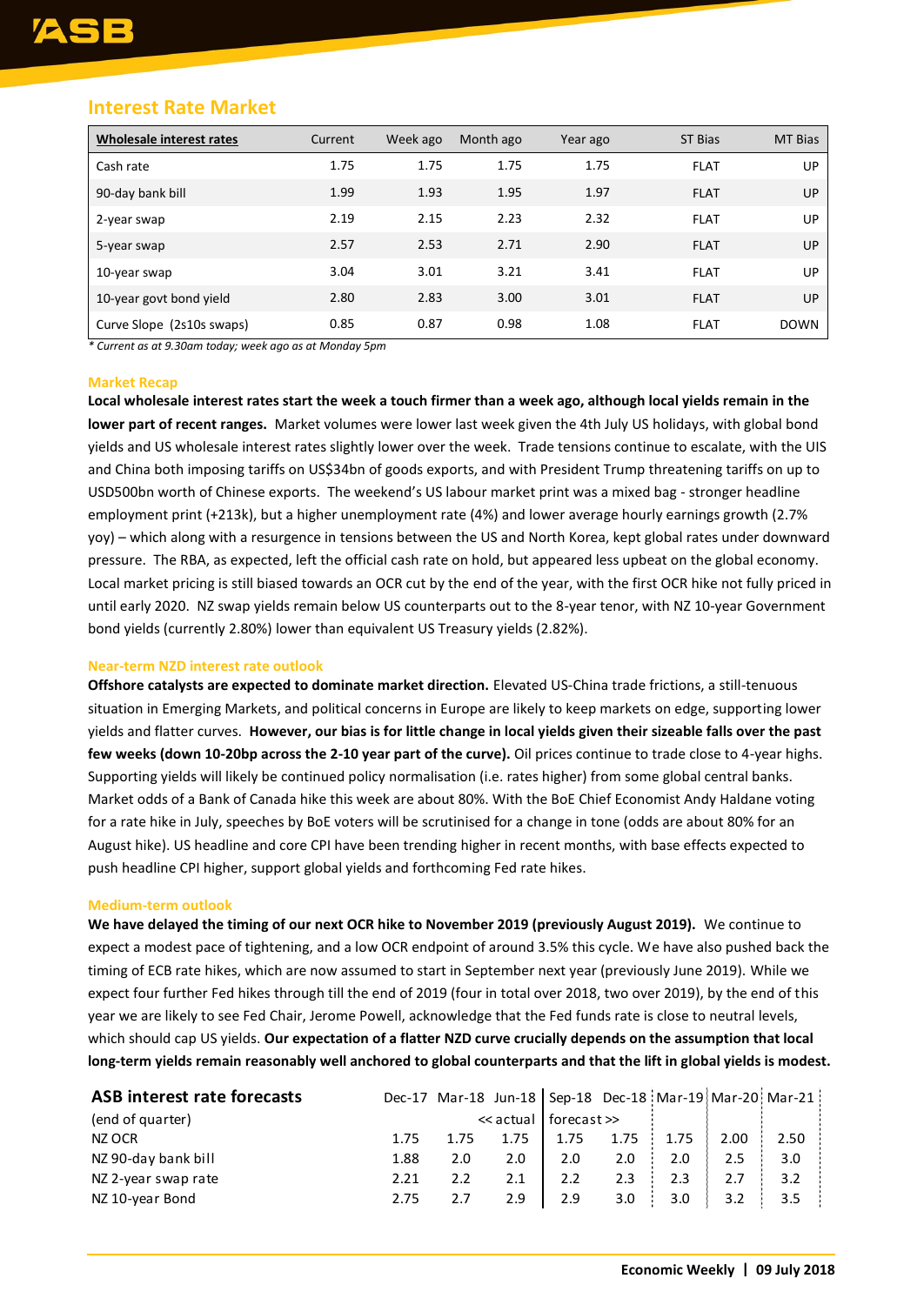## ASB

## <span id="page-5-0"></span>**Major Domestic Events for the week ahead**

| Data                                     | Date  | Time (NZT) | Previous | Market | <b>ASB</b> |
|------------------------------------------|-------|------------|----------|--------|------------|
| Electronic Card Transactions, June, %mom | 10/07 | 10:45am    | $+0.4%$  | $-$    | $+0.7%$    |
|                                          |       |            |          |        |            |

May saw a more-modest-than-expected increase in retail and core (ex-fuel and vehicle-related) card spending that followed 2%+ mom falls in April. Boosting overall spending in June is likely to be a jump in fuel spending as Auckland residents topped up on petrol ahead of the July increase in fuel excise. Core spending is expected to deliver a milder 0.4% mom rise with offsetting moves amongst the components. Quarterly momentum in card spending is expected to continue to moderate, with annual growth in retail and core (ex-fuel and auto related) spending at around 4% per annum. Despite the families package and prospective wage increases set to boost household incomes, rising petrol prices and a cautious consumer are expected to weigh on core consumer spending volumes over the coming months.

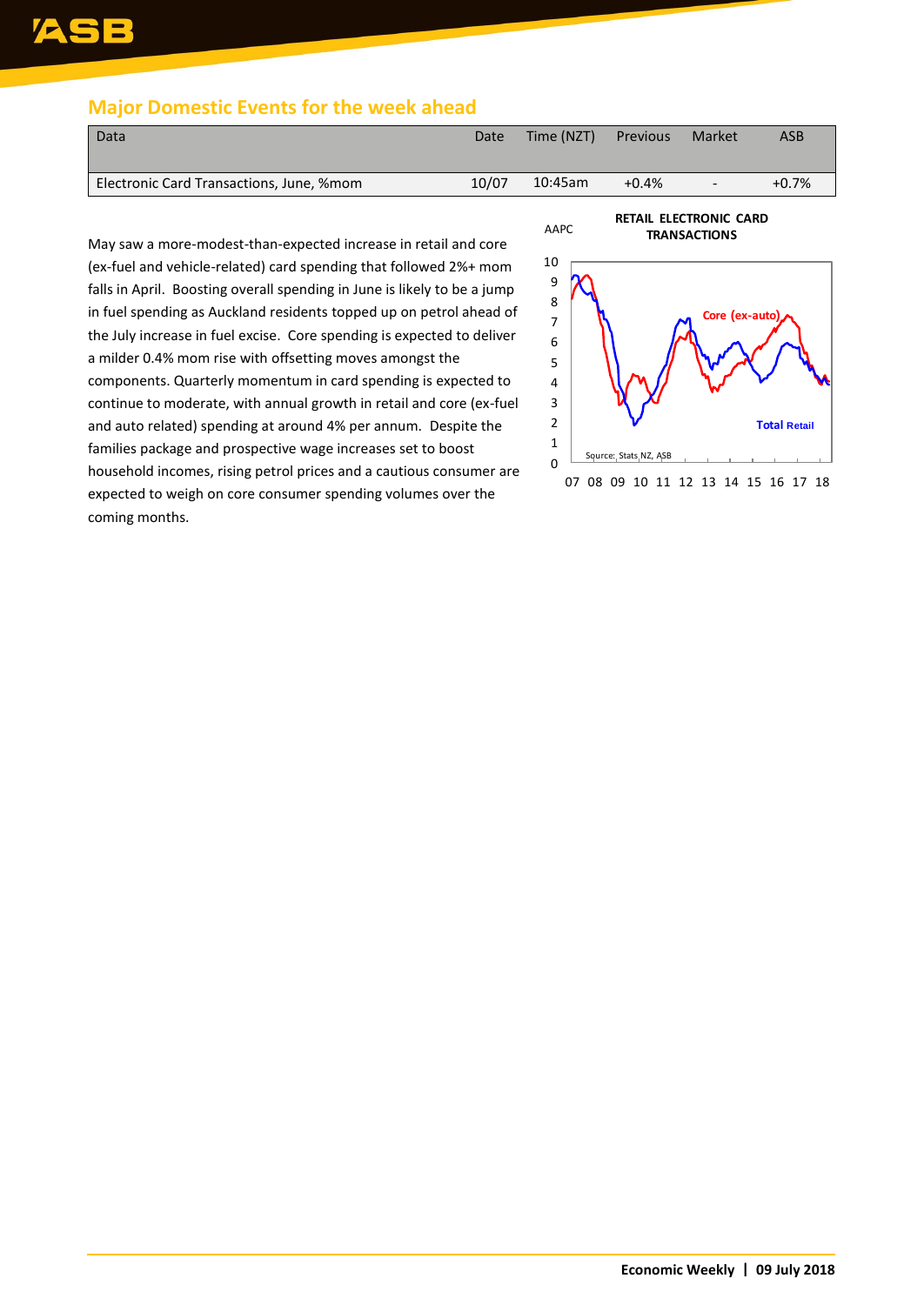## <span id="page-6-0"></span>**Major International Events for the week ahead\***

| Data                                                              | Date  | <b>Time</b>        | Market | <b>ASB</b>               |
|-------------------------------------------------------------------|-------|--------------------|--------|--------------------------|
|                                                                   |       | (NZT)              |        |                          |
| RBA Asst. Governor speech at 5 <sup>th</sup> Bund Summit in China | 08/07 |                    |        |                          |
| Japan Current Account Balance, May, ¥bn                           | 09/07 | $11:50$ am         | 1,266  | 1,000                    |
| China CPI, June, %yoy                                             | 10/07 | $1:30$ pm          | 1.9    | 2.0                      |
| UK Industrial Production, May, %yoy                               | 10/07 | 8:30 pm            | 1.9    | 2.1                      |
| Australia Westpac Consumer Confidence Index, July                 | 11/07 | $12:30 \text{ pm}$ | 102.1  |                          |
| Australia Home Loans, May, %mom                                   | 11/07 | $1:30$ pm          | $-2.0$ | $-2.0$                   |
| Australia APRA Chairman speech on housing market                  | 11/07 |                    |        | $\overline{\phantom{a}}$ |
| Eurozone Industrial Production, May, %mom                         | 12/07 | $9:00 \text{ pm}$  | 1.2    | 1.5                      |
| Bank of Canada Interest Rate Announcement, %                      | 12/07 | $2:00$ am          | 1.50   | 1.25                     |
| US CPI, June, %yoy                                                | 13/07 | $12:30$ am         | 2.9    | 2.8                      |
| China Trade Balance, June, US\$bn                                 | 13/07 |                    | 27     | 27                       |

*\*Originally published by CBA Global Markets Research on Friday 6 th July 2018 at 1.28pm.*

The **Reserve Bank of Australia's Assistant Governor (Financial System), Michele Bullock**, is due to speak at the 5th Bund Summit on Fintech in Shanghai, China. The speech is unlikely to be relevant for the monetary policy outlook.

Already-released data show **Japan's** trade balance fell sharply back into deficit in May. The **current account** surplus is likely to be around 3.4% in Q2 2018, appreciably narrower than the 4.3% of GDP registered in Q4 2017.

We expect **China's June PPI** to accelerate to 4.4%yoy in June because of an uptick in the June input price and output price PMIs. Increases in energy and coal prices were the key drivers of higher prices. We also expect consumer inflation to rebound to 2.0%yoy in June because of higher pork prices.

**Australia's consumer confidence** has been sitting around its long-term average levels in recent months. Two offsetting issues to watch will be the impact of lower dwelling prices and the passing of personal tax cut legislation.

Further falls are expected in **Australia's housing finance data** (due out Wednesday) as the current focus on tighter lending standards for investors as well as tighter scrutiny on household expenditure measures start to bite.

**Australian APRA Chairman Wayne Byres** will speak on developments in housing markets, its regulatory and supervisory strategy and the health of bank balance sheets. APRA has, over the past three years, implemented a number of measures to reduce risks in the housing market.

We expect **China's** exports and imports to slow to 11%yoy and 20%yoy, respectively, in June. As a result, we expect the **trade surplus** to increase to \$US27 bn in June.

We anticipate **May UK industrial production** will print at around 2.1%yoy, consistent with the pick-up in sentiment and PMI surveys.

We anticipate **May Eurozone industrial production** will print at around 1.5%yoy (0.6%mom). The data will show a modest pick-up in monthly growth rates, reflecting the poor April print and a general pick-up in activity.

We expect the **Bank of Canada** will keep interest rates on hold at 1.25% on Thursday. Canadian underlying CPI inflation is contained at just a little below 2%. Q1 GDP growth (1.3% seasonally adjusted annualised rate) was below the BoC's 2.2%saar April projections, while uncertainty about US trade policies is a downside risk to Canadian business investment and exports. Our base case scenario is for the BoC to raise rates again in October, with risk of an earlier move.

**US** retail gasoline prices stabilised in June at average levels. But base effects will push **headline CPI** up to 2.8%yoy (the highest since February 2017). The pick-up in consumer spending, supported by tax cuts and improved wage growth, will keep core inflation around 2.2%yoy.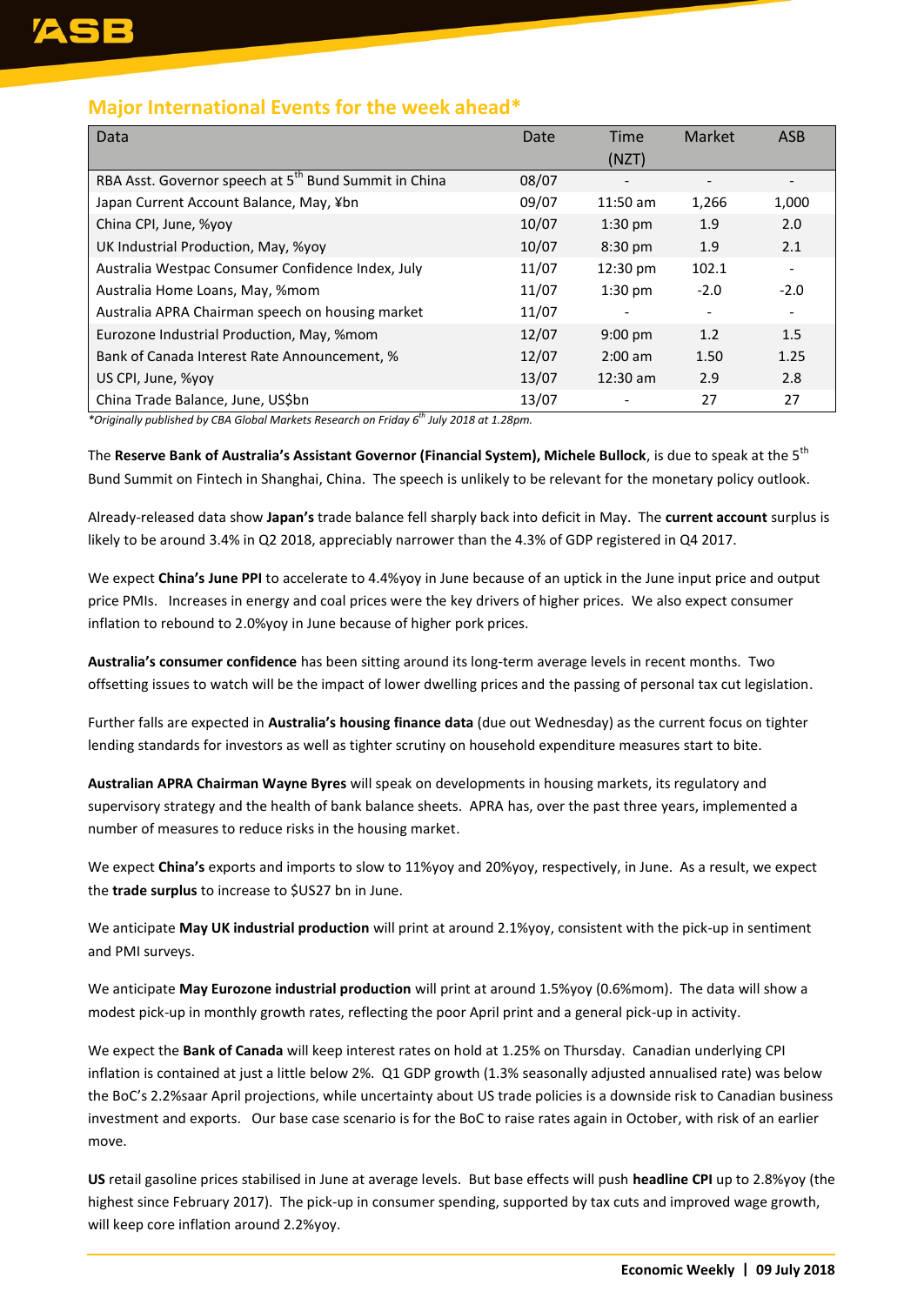## <span id="page-7-0"></span>**Global Data Calendars**

| Calendar - Australasia, Japan and China |             |           |                                                               |        |        |                 |                       |                       |
|-----------------------------------------|-------------|-----------|---------------------------------------------------------------|--------|--------|-----------------|-----------------------|-----------------------|
|                                         | <b>Time</b> |           |                                                               |        |        |                 |                       | <b>Forecast</b>       |
| <b>Date</b>                             | (NZT)       | Eco       | Event                                                         | Period | Unit   | <b>Previous</b> | <b>Mkt</b>            | <b>ASB</b>            |
| Mon 9 Jul                               | 11:50       | JN        | BoP current account adjusted                                  | May    | ¥bn    | 1,885.5         | $\sim$                | 1,000                 |
|                                         | 12:30       | JN        | Kuroda speaks at Branch Managers' Meeting                     |        |        |                 |                       |                       |
|                                         | 17:00       | <b>JN</b> | Eco watchers survey outlook                                   | Jun    | Index  | 49.2            | $\sim$                | $\sim$                |
| Tue 10 Jul                              | 09:14       | NZ.       | REINZ house sales                                             | Jun    | v%ch   | 1.3             | $\sim$                | $\sim$                |
|                                         | 10:00       | NZ.       | ANZ Truckometer Heavy                                         | Jun    | m%ch   | 3.0             | $\sim$                | $\tilde{\phantom{a}}$ |
|                                         | 10:45       | NZ        | Card spending retail                                          | Jun    | m%ch   | 0.4             | $\tilde{\phantom{a}}$ | 0.7                   |
|                                         | 11:30       | AU        | ANZ Roy Morgan Conf. Index                                    | Jul    | Index  | 120.4           | $\sim$                | $\sim$                |
|                                         | 13:30       | СH        | CPI                                                           | Jun    | y%ch   | 1.8             | 2.0                   | 2.0                   |
|                                         | 18:00       | JN        | Machine tool orders                                           | Jun P  | y%ch   | 14.9            | $\tilde{\phantom{a}}$ | $\tilde{\phantom{a}}$ |
| Wed 11 Jul                              | 11:50       | JN        | Core machine orders                                           | May    | m%ch   | 10.1            | $\sim$                | $\sim$                |
|                                         | 12:30       | AU        | WBC consumer confidence                                       | Jul    | Index  | 102.1           | $\sim$                | $\sim$                |
|                                         | 14.30       | AU        | Mr Wayne Byres (APRA) speak on development in housing markets |        |        |                 |                       |                       |
| Thu 12 Jul                              | 10:45       | NZ.       | Food prices                                                   | Jun    | m%ch   | 0.0             | $\sim$                | $\sim$                |
|                                         | 13:00       | AU        | Consumer Inflation Exp.                                       | Jul    | %      | 4.2             | $\tilde{\phantom{a}}$ | $\tilde{\phantom{a}}$ |
| Fri 13 Jul                              | $\sim$      | <b>CH</b> | Trade balance                                                 | Jun    | CNY bn | 156.5           | 197.5                 | $\tilde{\phantom{a}}$ |
|                                         | 10:30       | <b>NZ</b> | BusinessNZ manuf, PMI                                         | Jun    | Index  | 54.5            | $\sim$                | $\sim$                |
|                                         | 16:30       | JN        | Industrial production                                         | May F  | m%ch   | $-0.2$          | $\sim$                | $\sim$                |

\*P = Preliminary

| Event<br>BOE's Broadbent speaks at Conference in London<br>ECB's Nowotny speaks in Zurich<br>Consumer credit<br>Trade balance | Period<br>May | <b>Unit</b> | <b>Previous</b>                                 | Forecast<br><b>Mkt</b>                                                                                                                                                                                                                                                                                                                                            | <b>ASB</b>            |  |  |
|-------------------------------------------------------------------------------------------------------------------------------|---------------|-------------|-------------------------------------------------|-------------------------------------------------------------------------------------------------------------------------------------------------------------------------------------------------------------------------------------------------------------------------------------------------------------------------------------------------------------------|-----------------------|--|--|
|                                                                                                                               |               |             |                                                 |                                                                                                                                                                                                                                                                                                                                                                   |                       |  |  |
|                                                                                                                               |               |             |                                                 |                                                                                                                                                                                                                                                                                                                                                                   |                       |  |  |
|                                                                                                                               |               |             |                                                 |                                                                                                                                                                                                                                                                                                                                                                   |                       |  |  |
|                                                                                                                               |               | \$bn        |                                                 |                                                                                                                                                                                                                                                                                                                                                                   |                       |  |  |
|                                                                                                                               |               |             | 9.3                                             | 12.0                                                                                                                                                                                                                                                                                                                                                              | $\sim$                |  |  |
|                                                                                                                               | May           | <b>£mn</b>  | $-5,280$                                        | $\sim$                                                                                                                                                                                                                                                                                                                                                            | $\tilde{\phantom{a}}$ |  |  |
| Industrial production                                                                                                         | May           | m%ch        | $-0.8$                                          | $\sim$                                                                                                                                                                                                                                                                                                                                                            | $\sim$                |  |  |
| ZEW survey expectations                                                                                                       | Jul           | Index       | $-12.6$                                         | $\sim$                                                                                                                                                                                                                                                                                                                                                            | $\sim$                |  |  |
|                                                                                                                               |               |             |                                                 |                                                                                                                                                                                                                                                                                                                                                                   |                       |  |  |
| NFIB small business optimism                                                                                                  | Jun           | Index       | 107.8                                           | $\sim$                                                                                                                                                                                                                                                                                                                                                            |                       |  |  |
| NIESR GDP estimate                                                                                                            | Jun           | %           | 0.2                                             | $\sim$                                                                                                                                                                                                                                                                                                                                                            |                       |  |  |
| PPI final demand                                                                                                              | Jun           | m%ch        | 0.5                                             | 0.1                                                                                                                                                                                                                                                                                                                                                               | $\sim$                |  |  |
| Bank of Canada rate decision                                                                                                  | Jul           | %           | 1.25                                            | 1.50                                                                                                                                                                                                                                                                                                                                                              | 1.25                  |  |  |
|                                                                                                                               |               |             |                                                 |                                                                                                                                                                                                                                                                                                                                                                   |                       |  |  |
|                                                                                                                               |               |             |                                                 |                                                                                                                                                                                                                                                                                                                                                                   |                       |  |  |
| Industrial production                                                                                                         | May           | m%ch        | $-0.9$                                          | $\tilde{\phantom{a}}$                                                                                                                                                                                                                                                                                                                                             | 0.6                   |  |  |
|                                                                                                                               |               |             |                                                 |                                                                                                                                                                                                                                                                                                                                                                   |                       |  |  |
| <b>CPI</b>                                                                                                                    | Jun           | m%ch        | 0.2                                             | 0.2                                                                                                                                                                                                                                                                                                                                                               |                       |  |  |
|                                                                                                                               |               |             |                                                 |                                                                                                                                                                                                                                                                                                                                                                   |                       |  |  |
|                                                                                                                               |               |             |                                                 |                                                                                                                                                                                                                                                                                                                                                                   |                       |  |  |
| Uni. of Michigan sentiment                                                                                                    | Jul P         |             | 98.2                                            | $\sim$                                                                                                                                                                                                                                                                                                                                                            |                       |  |  |
|                                                                                                                               |               |             |                                                 |                                                                                                                                                                                                                                                                                                                                                                   |                       |  |  |
|                                                                                                                               |               |             | Fed releases Monetary Policy Report to Congress | BOE Fintech Hub Head Cordelia Kafetz speaks in London<br>BOE Governor Mark Carney speaks in Boston, Massachusetts<br>Fed's Williams speaks with Community Leaders in Brooklyn<br>Fed's Kashkari speaks on Panel Discussing Immigration<br>Fed's Harker speaks at Rocky Mountain Economic Summit<br>Bank of England Deputy Governor Jon Cunliffe speaks in Kendall |                       |  |  |